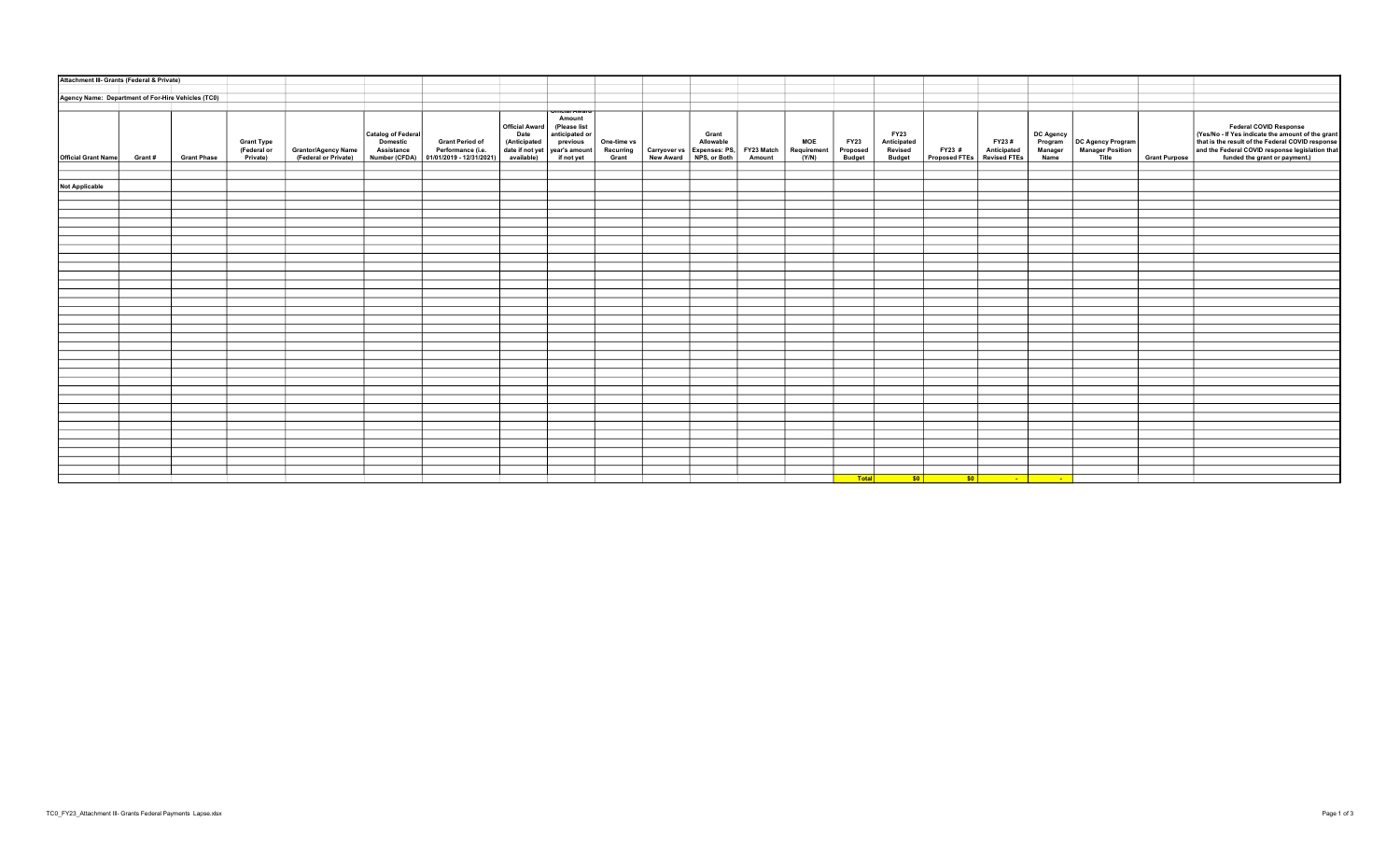| <b>Attachment III-Federal Payments</b>             |                 |             |                      |                                                                                                                                                                                                                                                                                                                    |                                                                                                                                                                                                                            |
|----------------------------------------------------|-----------------|-------------|----------------------|--------------------------------------------------------------------------------------------------------------------------------------------------------------------------------------------------------------------------------------------------------------------------------------------------------------------|----------------------------------------------------------------------------------------------------------------------------------------------------------------------------------------------------------------------------|
| Agency Name: Department of For-Hire Vehicles (TC0) |                 |             |                      |                                                                                                                                                                                                                                                                                                                    |                                                                                                                                                                                                                            |
| FY 2022 Payment                                    | FY 2023 Payment | Change      | New/On-going         | <b>Purpose</b>                                                                                                                                                                                                                                                                                                     | <b>Federal COVID Response</b><br>(Yes/No - If Yes indicate the amount of the grant<br>that is the result of the Federal COVID response<br>and the Federal COVID response legislation that<br>funded the grant or payment.) |
| 150,000                                            | 0               |             | $(150,000)$ One time | First Rides - a program that provides seed funds for<br>individuals at risk for gun violence to participate in the for-<br>hire vehicle industry by providing a subsidy to rent a vehicle<br>and other recurring or one time start up costs (like<br>insurance, a smart device or fees to get a driver's license). | Yes; ARPA - State                                                                                                                                                                                                          |
|                                                    |                 |             |                      |                                                                                                                                                                                                                                                                                                                    |                                                                                                                                                                                                                            |
|                                                    |                 | 0           |                      |                                                                                                                                                                                                                                                                                                                    |                                                                                                                                                                                                                            |
|                                                    |                 | 0           |                      |                                                                                                                                                                                                                                                                                                                    |                                                                                                                                                                                                                            |
|                                                    |                 | $\Omega$    |                      |                                                                                                                                                                                                                                                                                                                    |                                                                                                                                                                                                                            |
|                                                    |                 | 0           |                      |                                                                                                                                                                                                                                                                                                                    |                                                                                                                                                                                                                            |
|                                                    |                 | 0           |                      |                                                                                                                                                                                                                                                                                                                    |                                                                                                                                                                                                                            |
|                                                    |                 | 0           |                      |                                                                                                                                                                                                                                                                                                                    |                                                                                                                                                                                                                            |
|                                                    |                 | $\Omega$    |                      |                                                                                                                                                                                                                                                                                                                    |                                                                                                                                                                                                                            |
| \$150,000                                          | \$0             | (\$150,000) |                      |                                                                                                                                                                                                                                                                                                                    |                                                                                                                                                                                                                            |